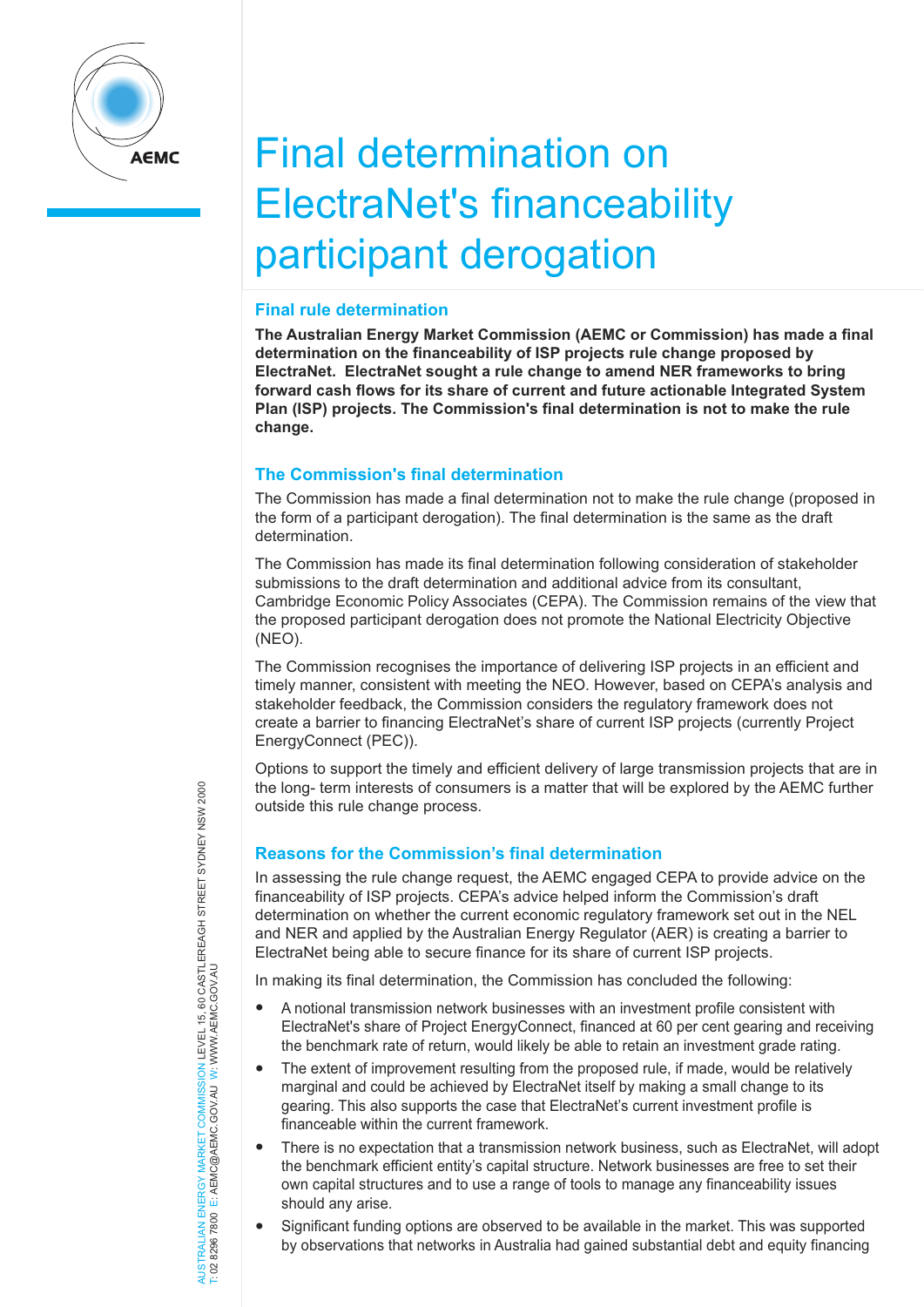in 2020, fully anticipating the ISP investments would be made without a rule change. More broadly, the Commission is not satisfied that the proposed participant derogation will, or is likely to, contribute to the achievement of the NEO. The Commission considers the rule proposed by ElectraNet would likely substantially increase costs to consumers in the near to medium term. While lower prices would flow through later in the life of the relevant ISP projects, the intergenerational wealth transfer caused by the proposed change would be unlikely to be in the long-term interests of consumers, particularly given that current consumers would be paying for benefits enjoyed by future consumers.

#### **ElectraNet's proposed rule**

On 23 October 2020, the AEMC received a rule change request from ElectraNet in the form of a participant derogation (that is, an exception to applicability of the rules to it) in relation to the financeability of its share of actionable ISP projects

ElectraNet asserted that the current revenue setting arrangements in the NER, together with the unprecedented level of transmission investment projected in the ISP, creates unintended consequences in relation to the financeability of this increased level of investment. In particular, ElectraNet considered that the approach to revenue setting in the NER — that is, where the regulatory asset base (RAB) is indexed for inflation and where capex for depreciation purposes is only recognised when the project is commissioned has the effect of producing delayed revenue recovery and consequently weak cash flows for new assets compared to existing assets. It considered this was amplified for projects that are large relative to the RAB and have long asset lives.

Further, ElectraNet considered there was an inconsistency in the current revenue setting process in that it adopts a BBB+/Baa1 benchmark credit rating but provides a revenue stream that is insufficient to sustain it. It considered that a lower credit rating increases the cost of debt and increases the possibility that the TNSP may be unable to obtain finance, threatening timely delivery of ISP projects.

To address this issue, ElectraNet proposed to remove indexation of the RAB, incorporating it instead in the rate of return, and to move to depreciation as incurred for its share of current and future ISP projects. It stated that its analysis showed that the proposed rule change would address the financeability issues arising from PEC.

#### **Future considerations on timely and efficient delivery of transmission projects**

In the course of assessing the rule change request a number of significant issues were raised in respect of the ISP framework, in particular in relation to the timely and efficient delivery of large transmission projects (including current and future ISP projects) in the national electricity market (NEM).

The Commission notes that currently, transmission network service providers have a monopoly right to build and own ISP projects but no corresponding obligation. There is also no option for an alternative provider nor any consequence to the TNSP if the asset isn't built or is delivered late. This creates an environment of uncertainty around the timely delivery of future ISP projects.

In light of these issues and other work being carried out by the AER and jurisdictions in respect of large transmission projects, the Commission intends to commence a broader review, together with the other market bodies, to consider options to support the timely and efficient delivery of large transmission projects that are in the long-term interests of consumers, recognising that the nature of transmission investment is invariably changing. The scope of the review will include matters such as financing, regulatory and governance issues.

For information contact:

Claire Rozyn, **Acting Executive General Manager** 02 8296 7834